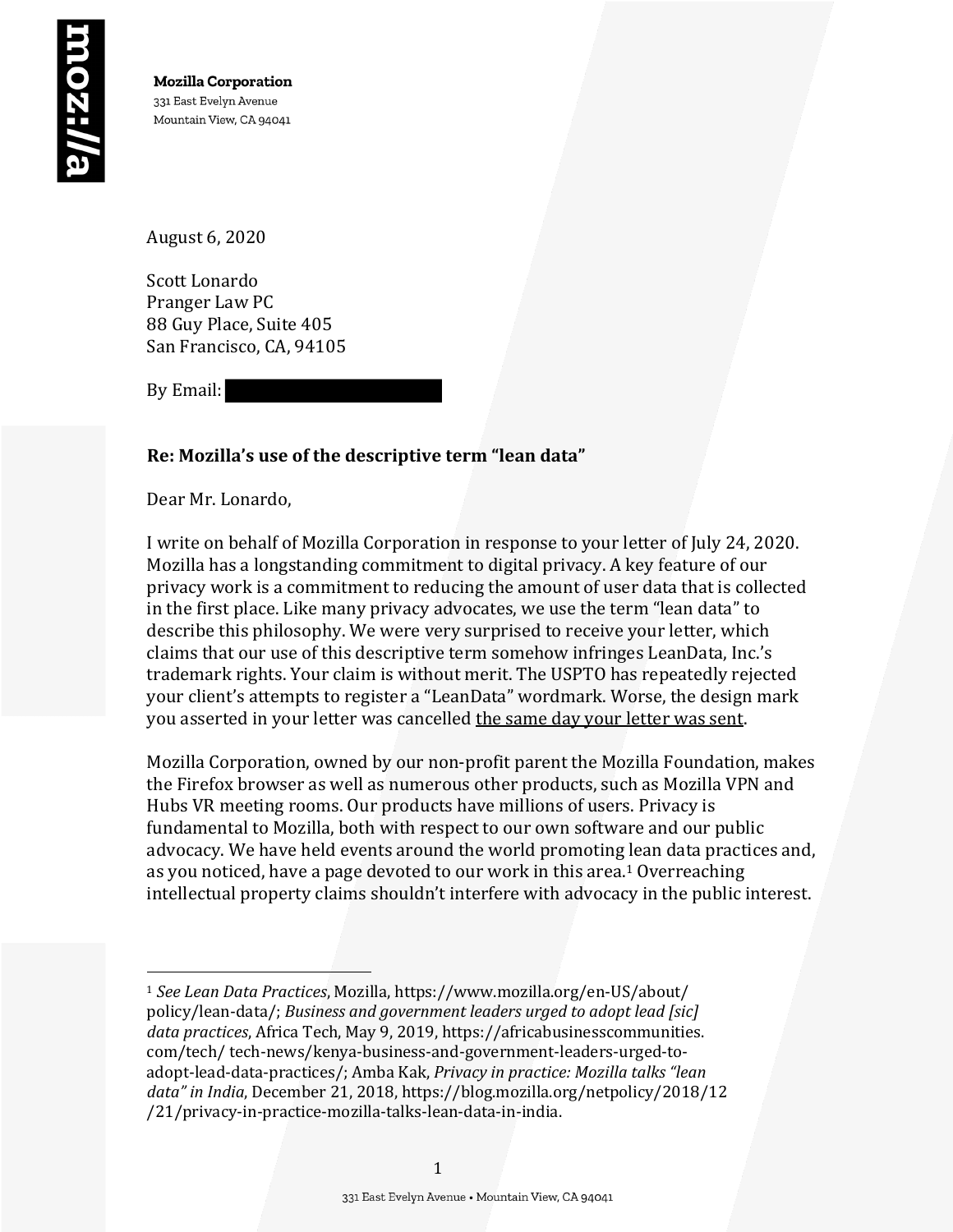Crucially, this is an issue that impacts not only Mozilla but many other scholars, engineers, and commentators that wish to promote a lean data philosophy.<sup>2</sup>

A review of your client's USPTO filings reveals a years-long, yet unsuccessful effort to claim trademark rights over the term "lean data." In its repeated rejections of your client's applications, the USPTO has cited many sources showing that "lean data" is widely used as a descriptive term. Indeed, the USPTO recently cited the Mozilla page you accuse of infringement as an example of descriptive use. You neglected to mention this in your letter.

A thorough investigation of your client's trademark filings reveals that your client's demand to Mozilla is not just unfounded, but highly inappropriate. I describe the history of the relevant applications below.

## **Application No. 88109633**

In this application, filed on September 8, 2018, your client applied for a standard character mark in "LEANDATA, INC." On December 19, 2018, the examiner issued a non-final office action refusing to register the mark on the grounds that it is merely descriptive. The examiner explained that the "wording 'lean data' refers to

<sup>&</sup>lt;sup>2</sup> See Daniel Newman, *Bigger Isn't Always Better: It's All About Lean Data*, Forbes, December 4, 2019, https://www.forbes.com/sites/danielnewman/ 2019/12/04/bigger-isnt-always-better-its-all-about-lean-data/ #1144411d8940; Jessie Coates, Dan Gray, *Is lean data, not big data, the answer* to the last-mile distribution challenge?, EY, March 29, 2018, https:// www.ey.com/en\_gl/purpose/is-lean-data--not-big-data--the-answer-to-thelast-mile-distribu; *Lean Data: How to Use Data to Drive Social Progress*, SXSW, March 13, 2018, https://schedule.sxsw.com/2018/events/PP99721; Lean Data, European Investment Bank, March 2018, https://institute.eib.org/wpcontent/uploads/2018/03/LeanData.pdf; Four core principles for mastering lean data management, Bloomberg, September 19, 2017, https://www. bloomberg.com/professional/blog/four-core-principles-mastering-lean-datamanagement/; Larry Alton, *Why Lean Data Management Is Vital for Agile Companies*, December 19, 2016, https://www.smartdatacollective.com/leandata-management-vital-agile-companies/; Sasha Dichter, Tom Adams, & Alnoor Ebrahim, *The Power of Lean Data*, Stanford Social Innovation Review, Winter 2016, https://ssir.org/articles/entry/the\_power\_of\_lean\_data; Matti Keltanen, *Why 'lean data' beats big data*, Guardian, April 16, 2013, https://www. theguardian.com/media-network/media-network-blog/2013/apr/16/bigdata-lean-strategy-business; Scott Wambler, Agile/Lean Data Governance: Proven Strategies, http://agiledata.org/essays/dataGovernance.html.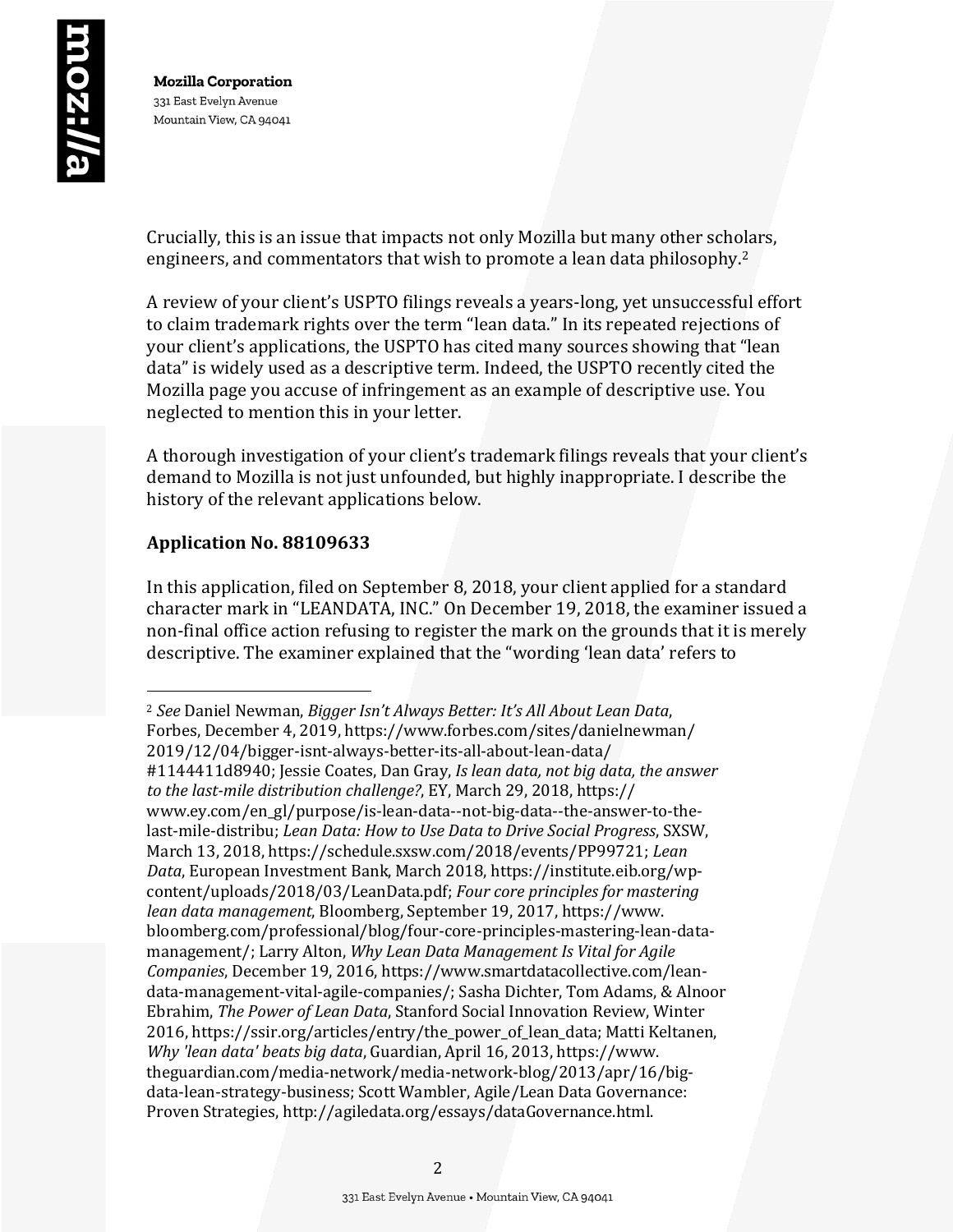maximizing efficiency and simplify the collection, analysis and use of digital information." The office action cited dictionary entries, newspaper articles, and webpages from other consulting firms in support of this conclusion.

Your client did not respond to the USPTO's office action within the six-month deadline. Accordingly, this application was abandoned on Jun. 20, 2019.

# **Application No. 88109632**

In this application, filed on Sep. 08, 2018, your client applied to register a service mark for what appears to be its current logo. This logo includes the words "lean data" in a stylized font, with black and green colors and a stylized "D."



In a December 19, 2018 office action, the examiner wrote that the "wording 'LEAN DATA' must be disclaimed as it is merely descriptive of an ingredient, quality, characteristic, function, feature, purpose, or use of applicant's goods and/or services." The examiner's letter cited the same material as the December 19, 2018 office action in Application No. 88109633 in support of this conclusion.

Your client did not respond to the USPTO's office action within the six-month deadline. Accordingly, this application was abandoned on Jun. 20, 2019.

As of August 6, 2020, your client's website displays an  $\otimes$  symbol beside the "LeanData" logo that was the subject of this abandoned application. Your client has no registered mark for this logo and, as will be explained further below, has no registered "LeanData" marks at all. I am sure you are aware that the ® symbol may only be used for federally registered marks. See 15 U.S.C. §1111; TMEP 906.02.

# **Application No. 88109635**

In this application, also filed on September 8, 2018, your client applied for a standard character mark in "LEANDATA." As with the applications above, the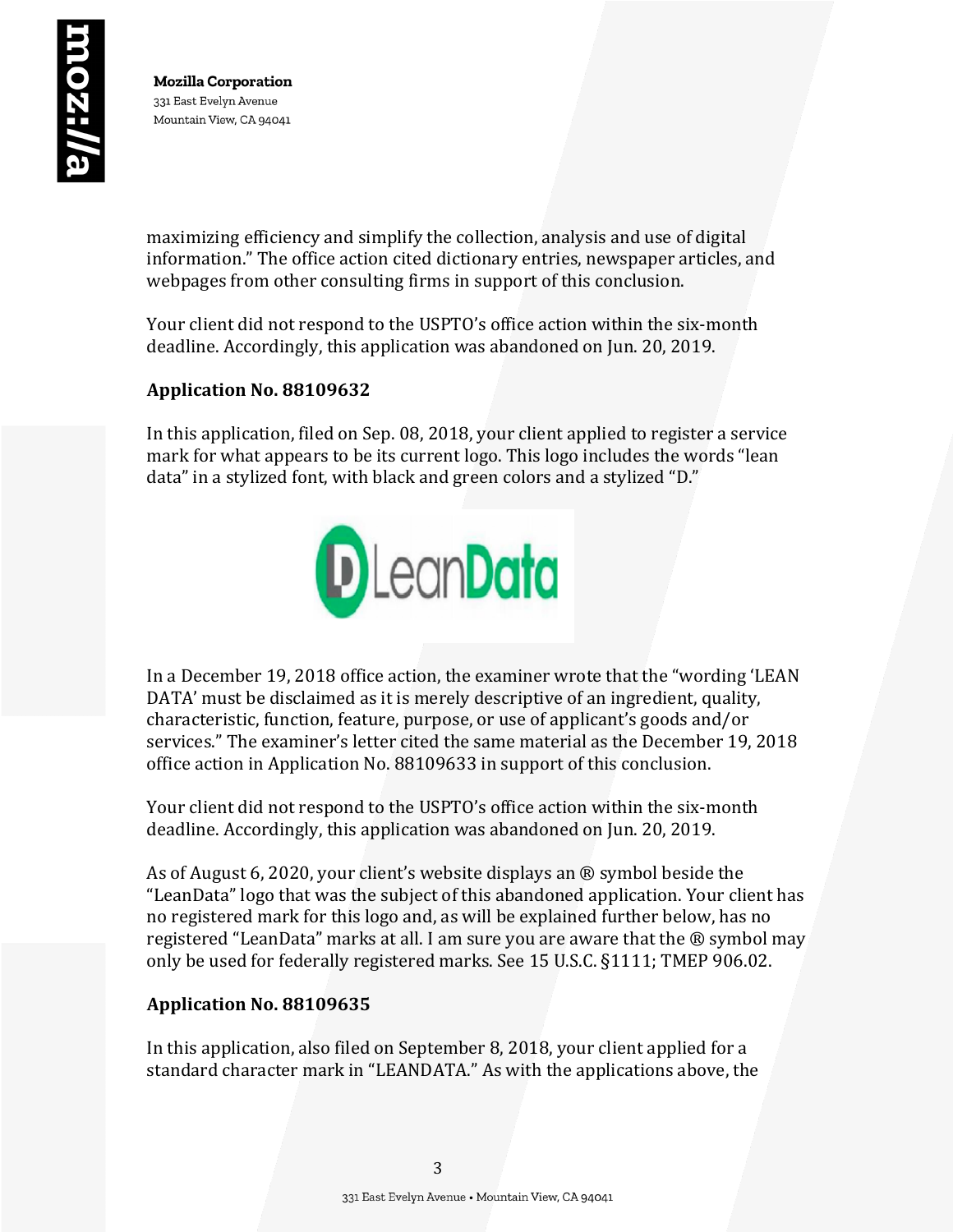examiner issued an office action on December 19, 2018 refusing to register the mark because it is merely descriptive of your client's services.

On June 18, 2019, your client's then-counsel submitted a response to the office action arguing that "LeanData" is suggestive rather than descriptive. On February 14, 2020, the examiner issued a final office action again refusing to register the mark on the grounds that it is descriptive.

On May 7, 2020, LeanData, Inc., now represented by your law firm, filed a Request for Reconsideration arguing that "LeanData" is suggestive or, in the alternative, has acquired secondary meaning. On June 2, 2020, the USPTO rejected your client's arguments. The examiner cited a variety of sources using "lean data" descriptively, including Mozilla's "Lean Data Practices" webpage.

As of August 6, 2020, your client does not have a registered wordmark on "LeanData." Further, the USPTO's multiple rulings are supported by diverse sources and would be upheld if appealed. In the unlikely event that your client prevailed in an appeal of the USPTO's repeated denials, Mozilla intends to file opposition proceedings. The term "lean data" is used by Mozilla and others to describe a fundamental aspect of digital privacy. Your client's improper attempts to claim a right over this descriptive term will not succeed.

# Application No. 85911519 / Registration No. 4447403 (Cancelled)

Finally, we turn to the purported mark that you have asserted against Mozilla. This application was filed in 2013 and registered on December 10, 2013. The mark consisted of the words "LeanData" in stylized font, with "Lean" in green and "Data" in aqua, together with stylized letters "L" and "D" and a check mark.



A declaration of use under Section 8 for this mark was due by June 10, 2020. No declaration of use was ever filed, however. As a result, the USPTO cancelled the registration on July 24, 2020, which is also the date of the letter you sent to Mozilla asserting the mark.